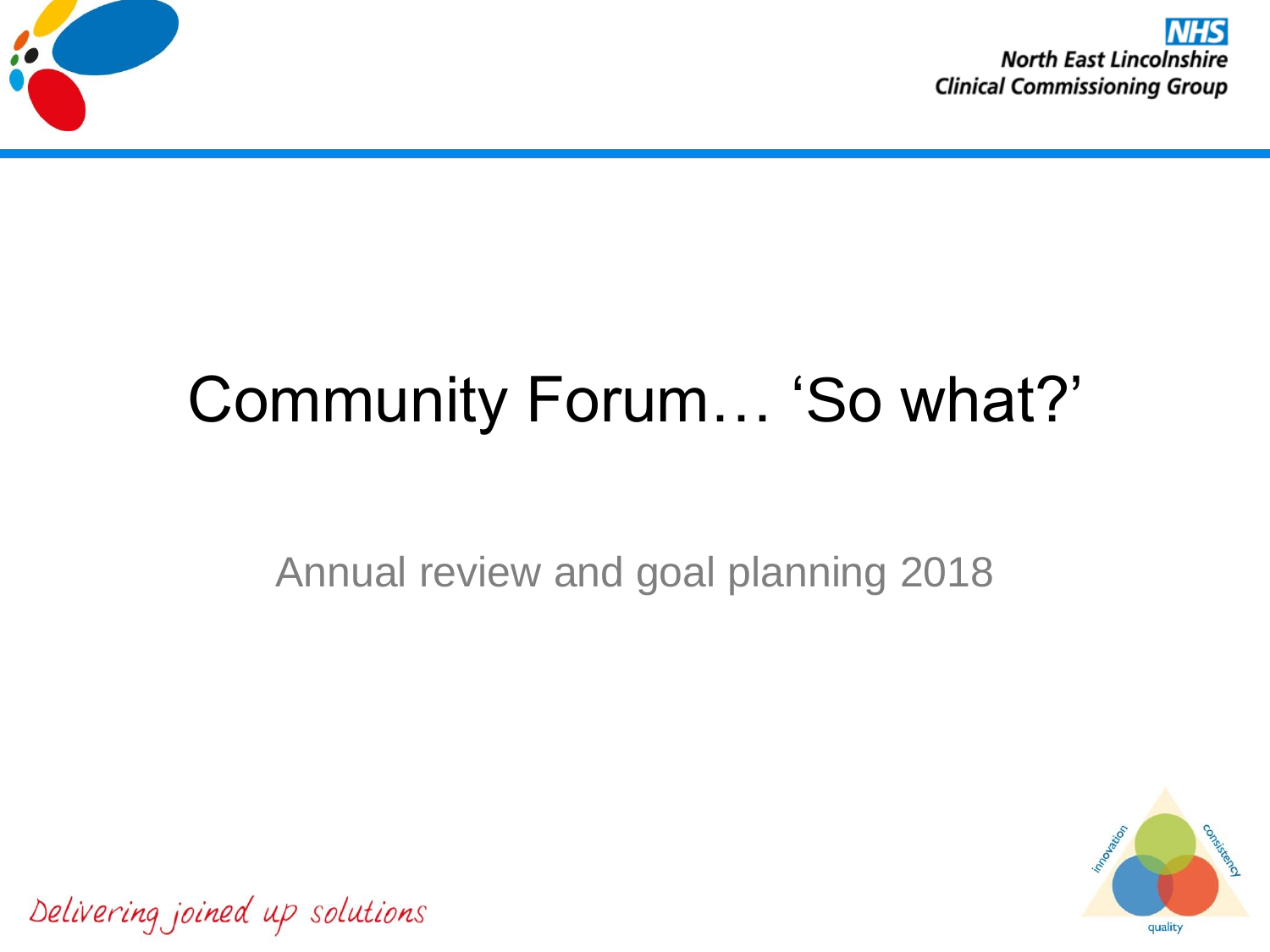

**North East Lincolnshire Clinical Commissioning Group** 

## Community member involvement 2017/18

- Long Term Care specification & Quality framework (care homes).
- Carers Support Services commissioning
- CAMHs specification and procurement: supported peoples panel with selection
- Health & Social Care Awards 2017 judging panel
- Health Check consultation survey Ensuring people with complex LD needs views are taken into account when devising a new health Check format
- Development of Serious Incident Reporting App
- Urgent Treatment Centre ongoing design, moving towards implementation
- Design and delivered workshop for the Way Forward event
- Supported living engagement impact on service users
- Dementia stream survey development feedback/logo and strapline
- Social Prescribing procurement process
- Equality Impact Assessments
- **Midwifery Review**
- Red bag scheme planning
- Support to Care Homes scheme
- Promoting Single Point of Access (SPA)
- Cancer Screening/Diabetes/COPD
- Ensured appropriate engagement took place with service users and families re changes to Domiciliary Care
- Visiting care homes with social care/CCG reps to give a community member perspective
- Annual report (patient and community engagement activity)

quality

Quality workshop with providers

Delivering joined up solutions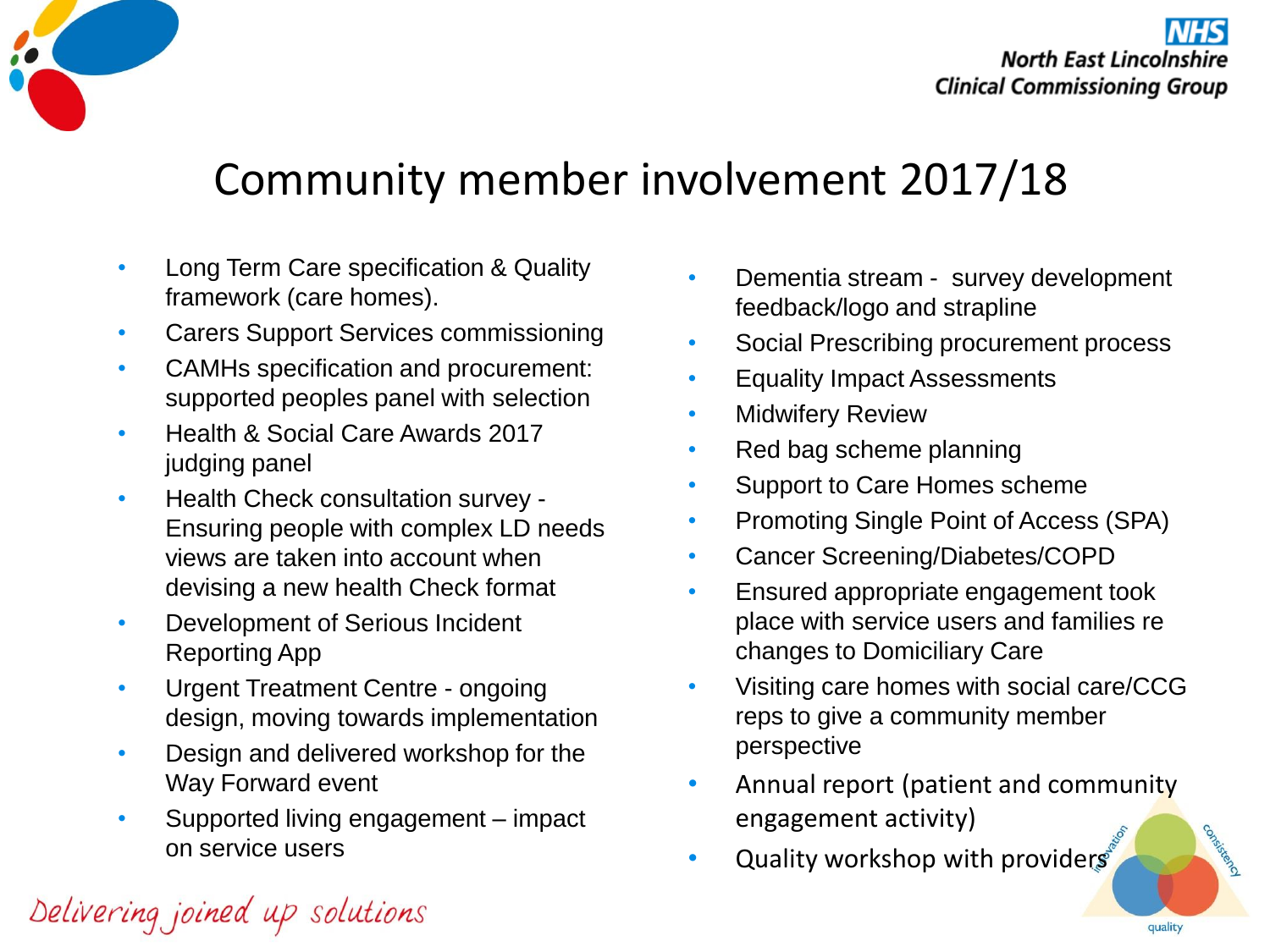

## Community Forum achievements

- Provide community perspective on plans and use of resources
	- Our views have been listened to and, in some circumstances, have resulted in changes being made
	- Where recommendations have not been progressed we find out why for example due to funding or NHSE policy
- Maintain the focus on the patient and their needs
- Provide a good sounding base for the CCG – comment on plans for changes
- Challenge to CCG and various service leads at meetings
- Ensuring meaningful engagement for any new or changed services
- Champion accessible information<br>Delivering joined up solutions
- Sustainable Transformation Partnership (STP) developments assurance and advisory role to review decisions around proposed changes to services and impact on the community: e:g:Urology, ENT , and Ophthalmology
- STP challenge plans e.g how those on low incomes will access care out of their area
- Challenging (where appropriate) e.g. Acute Service Review, Health and Wellbeing Strategic Framework
- Making sense of the reasons for change in getting clear messages over as to 'why' and explaining benefit to users

quality